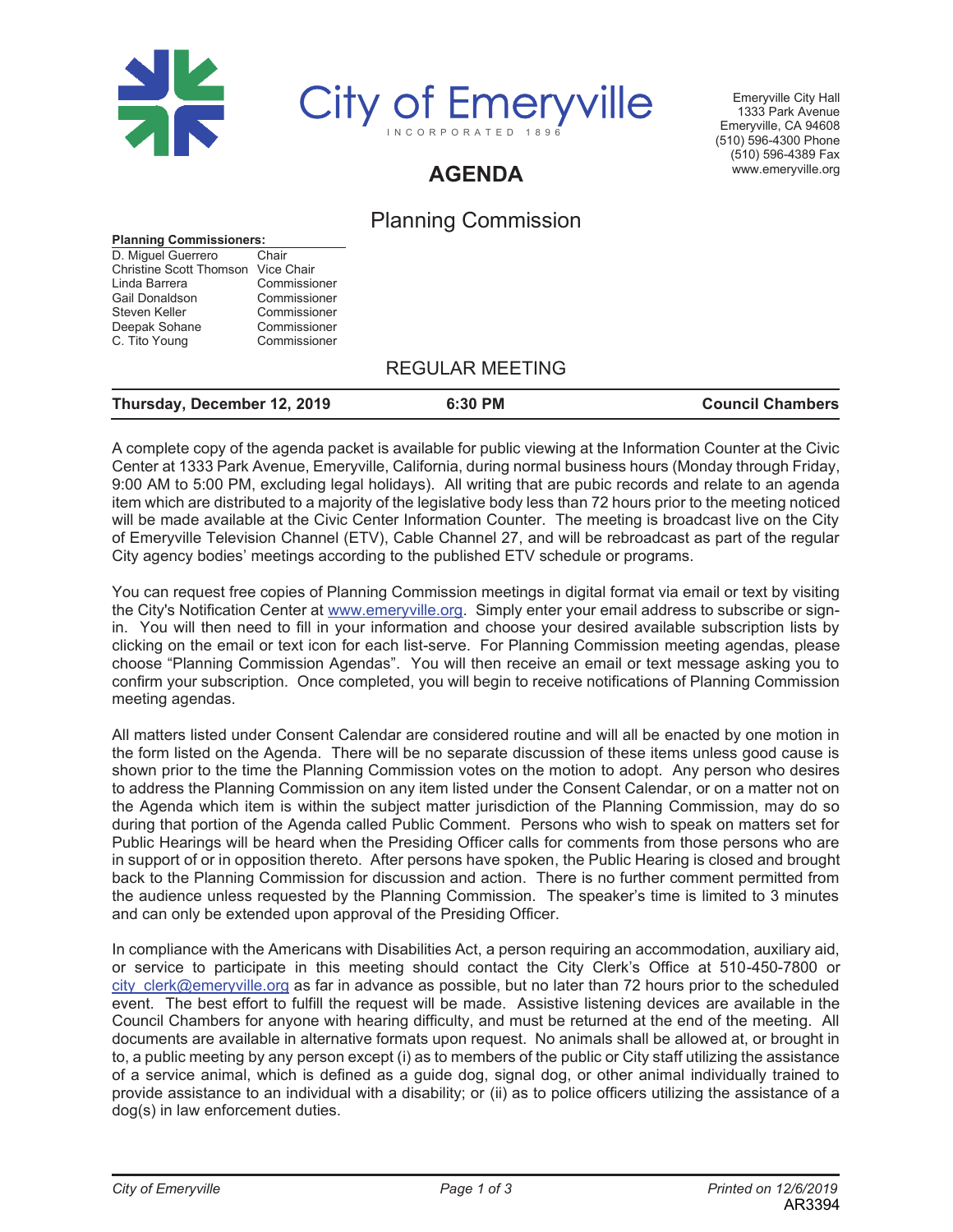The AGENDA for this regular meeting is as follows:

- **1. CALL TO ORDER**
- **2. ROLL CALL**
- **3. PUBLIC COMMENT**
- **4. APPROVAL OF ACTION MINUTES OF OCTOBER 24, 2019**
- **5. COMMUNITY DEVELOPMENT DIRECTOR'S REPORT**
- **6. DISCLOSURE OF CONFLICTS OF INTEREST AND EX PARTE COMMUNICATIONS**

#### **7. PUBLIC HEARING**

**7.1 Marketplace Redevelopment Project, "Parcel B" (FDP18-001)** – Referral from the City Council for a report on an alternative proposal for a Final Development Plan (FDP) for "Parcel B" of the Marketplace Redevelopment Project Planned Unit Development (PUD04- 12). The proposal is an alternative to the design approved by the Planning Commission on May 14, 2019. This will replace Final Development Plan FDP15-001 that was approved by the Planning Commission on June 23, 2016. The previously approved FDP18-001 included 14,000 square feet of retail space, 150,000 square feet of office/lab space, and 565 parking spaces. The proposed alternative FDP includes 15,700 square feet of retail space, 150,000 square feet of office/lab space, and 500 parking spaces. The Commission will make a recommendation to the City Council. CEQA Status: Environmental Impact Report for Marketplace Redevelopment Project PUD certified by City Council on January 15, 2008; no subsequent EIR is required to be prepared pursuant to CEQA Guidelines Section 15162. General Plan Land Use Classification: Mixed Use with Residential and Major Transit Hub; Zoning District: Planned Unit Development (PUD-2) (Applicant/Owner: AG-CCRP Public Market L.P) (APN: 49-1556-16)

#### **8. APPEAL**

**8.1 Hilton Garden Inn Appeal (UP19-004)** - Consideration of an appeal of the Community Development Director's approval of a Minor Conditional Use Permit to convert existing storage and meeting rooms on the top floor of an existing hotel at 1800 Powell Street into 23 new guest rooms and to convert storage on the second floor into two new guest rooms. Pursuant to Planning Regulations Section 9-7.1404(b), the Planning Commission may either (1) affirm the decision of the Director and dismiss the appeal based on a determination that the facts ascertainable from the record do not warrant further hearing; (2) set a date for a public hearing on the appeal; or (3) remand the matter to the Director to cure a deficiency in the record or the proceedings. CEQA Status: This project is exempt from environmental review under State CEQA Guidelines Section 15301 which applies to minor alternations to existing facilities with negligible expansion of use; and the "general rule" at Section 15061(b)(3) because it can be seen with certainty that there is no possibility that the proposal may have a significant effect on the environment. General Plan Land Use Classification: Mixed-Use with Non-Residential and Regional Retail Overlay; Zoning District: Mixed-Use with Non-Residential (MUN) and Regional Retail Overlay (RR) (Applicant: Eli Tuttle; Appellant: Elijah Joshua Esquibel) (Owner: RLH HGN Emeryville Lessee, LP) (APN: 49-1495-1-26)